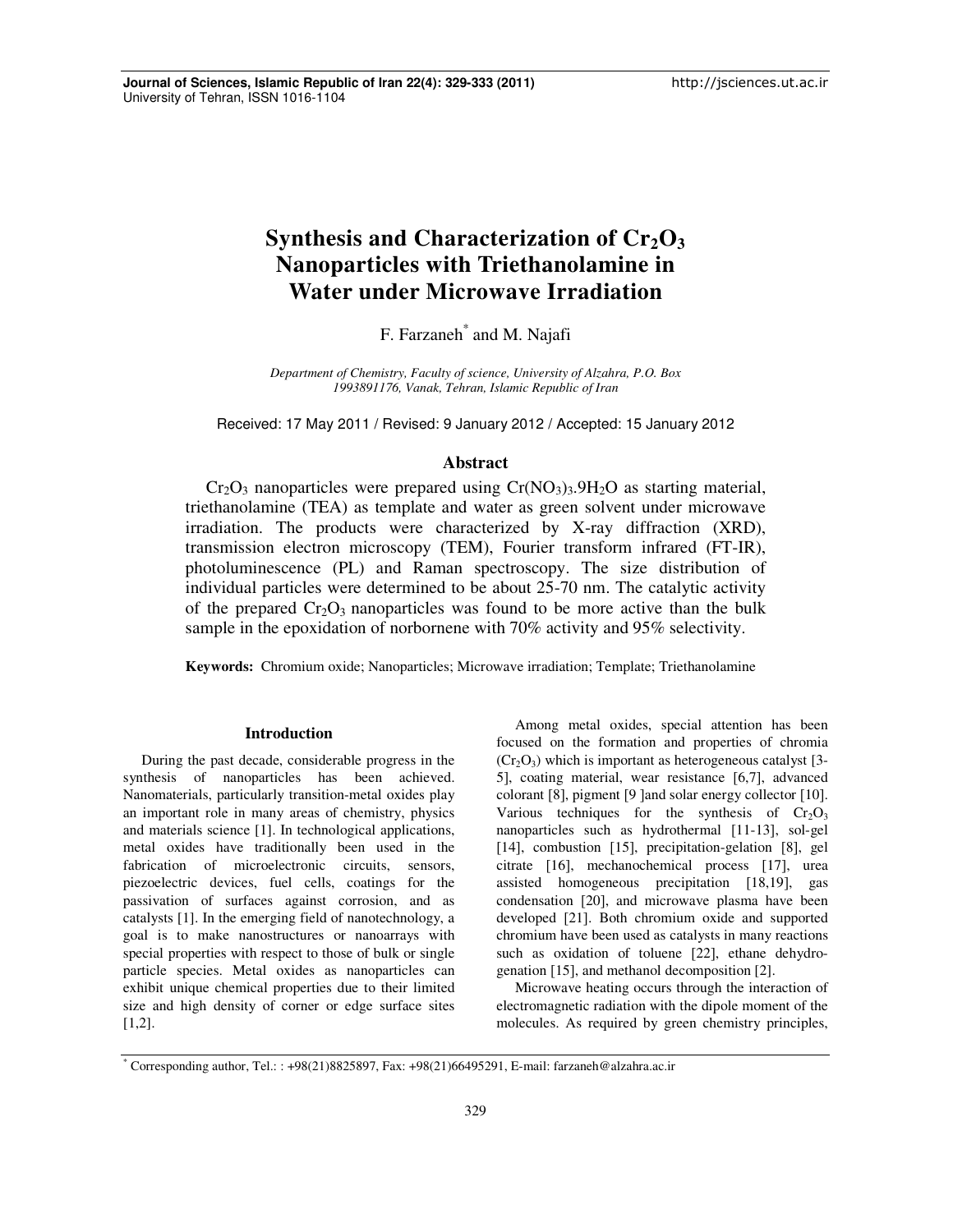water as an inexpensive, non-toxic, non-flammable and abundant material in nature, is a safer and ideal solvent for microwave-activated reactions [23-24]. The direct transformation of the energy into the components present in the reaction vessel not only reduces the synthesis time, but also affords the desired nanoparticles with a narrow particle size distribution, as has been reported in a few studied syntheses [21]. Herein, we report the preparation of  $Cr_2O_3$  nanocrystals under microwave irradiation using TEA as template and water as a green solvent. We have exploited nano-sized  $Cr_2O_3$ sample as catalyst in the epoxidation of norbornene with tert-butyl hydroperoxide (TBHP). Norbornene epoxide has wide applications in polymer synthesis, pharmaceutical intermediates, and organic synthesis [25].

## **Materials and Methods**

#### *Materials and Instruments Details*

All chemicals and reagents were of synthetic grade and used without further purification. Powder XRD patterns of samples were recorded on a (SEIFERT), PTS 3003 with  $CuK_a$  radiation ( $\lambda$ =1.5406Å). Transmission electron micrograph (TEM) and selected area electron diffraction (SAED) were taken with a Philips CM 200 FEG. Samples for TEM were prepared by dropping a dilute suspension of the sample powders onto a standard carbon film on a copper grid. Fourier transformation infrared spectroscopy (FTIR) was acquired with Bruker, Tensor 27 DTGS spectrometer, using KBr pellets. Raman spectra were obtained with Mediso WI. 53711, Thermo Nicollet corp. Photoluminescence spectra were recorded in a Perkin Elmer LS-55 spectrofluorometer equipped.with pulse Xenon lamp, using a triangular quartz cell.

## *Synthesis of Cr2O3 Nanocrystals*

In a typical procedure, 25 ml of  $Cr(NO<sub>3</sub>)<sub>3</sub>$ .9H<sub>2</sub>O (0.2M) aqueous solution was mixed with appropriate amount of triethanolamine as template (5, 10 and 15 mmol). After stirring for 40 min, the mixture was placed under microwave irradiation for 5 min. The green solid product was filtered and dried in air at room temperature. The solid was then calcined at 200, 500 and 700°C for 2 h.

## **Results and Discussion**

## *X-ray Diffraction Results (XRD)*

Figure 1 shows the XRD pattern of the  $Cr_2O_3$ nanoparticles prepared by  $Cr(NO<sub>3</sub>)<sub>3</sub>$ .  $9H<sub>2</sub>O$  as the chromium source and triethanolamine as template with molar ratio of 2:1 after calcination at 700°C. Based on the XRD pattern, whereas the prepared sample calcined

at 200°C proved to be amorphous, similar nanoparticles were obtained after annealation at 500°C and 700°C. The crystalinity of the sample annealed at 700°C was found to be much better than that calcined at 500°C. Inspection of the results revealed that annealing of  $Cr_2O_3$  at  $700^{\circ}$ C resulted in the formation of rhombohedral phase (JCPDS no. 38-1479 with a= 4.95876 Å, b= 13.594 Å and space group R3 $\textdegree$ c). The major peaks were indexed as (012), (110), (104), (113), (024), (116), (214), and (300) [17]. The synthesized  $Cr<sub>2</sub>O<sub>3</sub>$  crystallite sizes was calculated from the diffraction peaks using Eq. (1):

$$
D_c = K\lambda / \beta \cos \Box
$$
 Eq. (1)

In which K is a constant (ca0.9),  $\lambda$  is the X-ray wavelength used in XRD  $(1.5406\text{\AA})$ ,  $\Theta$  is the Bragg angle and β is the pure diffraction broadening peak located at half-height, which is the broadening due to the crystallite dimensions. The calculated average crystal size, using Scherrer formula based on Table 1 was 14.82 nm. Sample lattice constants were evaluated using equation 2:

$$
1/d^2 = 4/3 \{ (h^2 + kh + k^2)/a^2 \} + (l^2/c^2)
$$
 Eq. (2)

The calculated constants from this equation for reflections from  $(214)$  and  $(024)$  planes are a = 4.9752 Å and  $c = 13.8178$  Å. It is observed that sample lattice constants coincide with that of hexagonal structure. Diffraction points corresponding to reflections from (214), (012) and (024) planes are shown in diffraction pattern in Figure 2b.

#### *Morphology of Sample*

The morphology of the prepared  $Cr_2O_3$  nanoparticles (template/ $Cr = 2/1$ ) calcined at 700 $\degree$ C was characterized by TEM images as shown in Figure 2. From the TEM image results, we can observe a large quantity of uniform nanoparticles (NPs) with average particle size of 25-70 nm, indicates that our synthesis process is an easy method for the preparation  $Cr_2O_3$  nanoparticles.



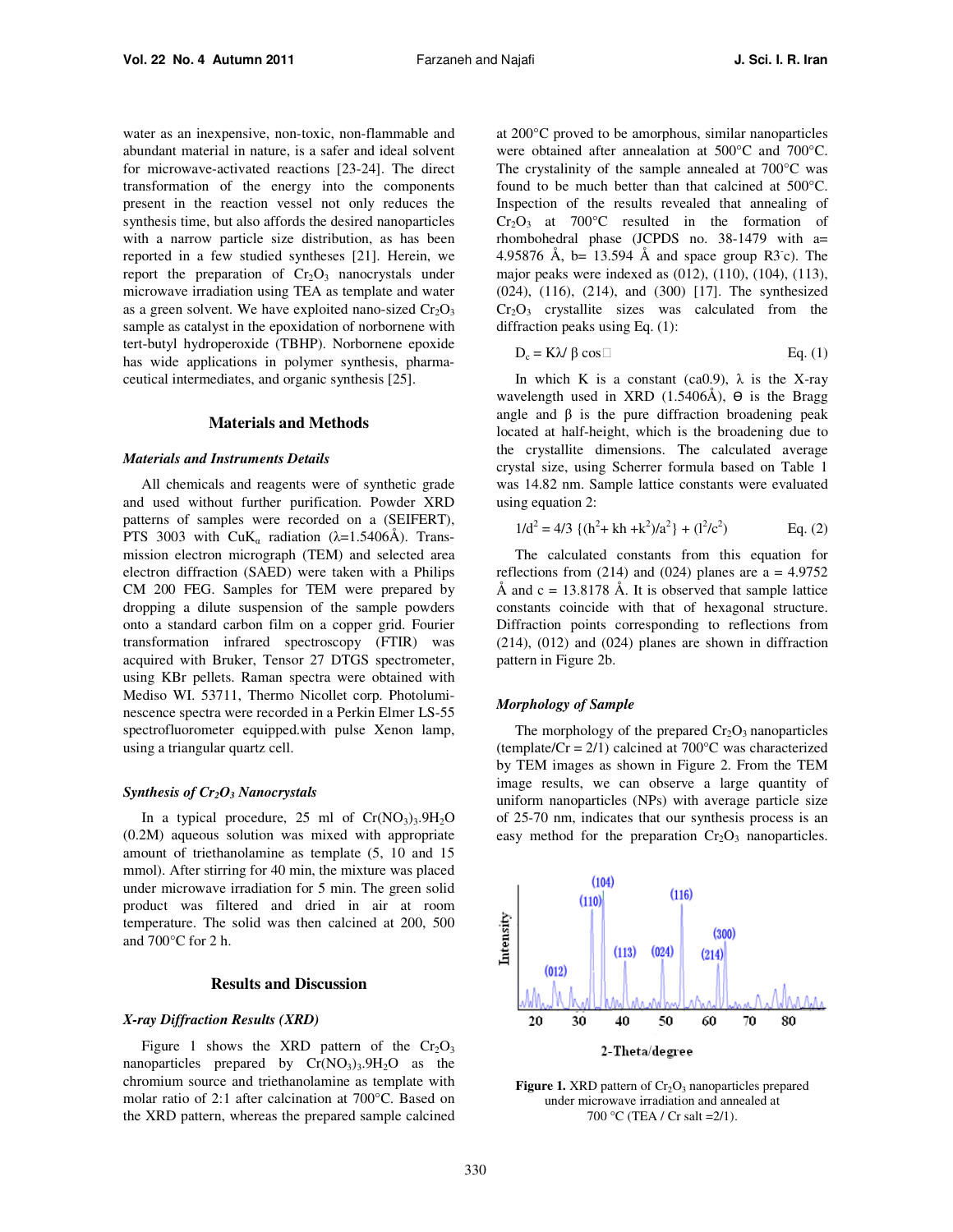

**Figure 2.** (a) TEM (b) diffraction pattern and (c) HRTEM of  $Cr_2O_3$  nanoparticles obtained by TEA and annealed at 700 °C (Cr salt/ TEA=1/2).

The SAED pattern taken from the selected  $Cr_2O_3$ NPs confirms the XRD pattern (Fig. 2b). The distance between the parallel sheets of  $Cr_2O_3$  NPs is 0.24 nm (Fig. 2c).

The FTIR spectrum of  $Cr_2O_3$  NPs is shown in Figure 3. A broad band at  $3420 \text{ cm}^{-1}$  corresponds to the stretching modes of surface OH groups. Metal oxide  $Cr<sub>2</sub>O<sub>3</sub>$  generally reveal absorption bands below 1000  $cm<sup>-1</sup>$  due to inter-atomic vibrations. Two sharp peaks displayed at  $652$  and  $562$  cm<sup>-1</sup> attributed to  $Cr-O$ stretching modes, are clear evidence for the presence of the crystalline  $Cr_2O_3$  [26].

The Raman spectra of bulk and  $Cr_2O_3$  NPs are shown in Figures 4a and 4b respectively. A broad peak centered at  $480 \text{ cm}^{-1}$  with a shoulder appearing at  $560$  $\text{cm}^{-1}$  is due to the bulk sample, whereas the  $\text{Cr}_2\text{O}_3$  NPs displays an absorption band at  $572 \text{ cm}^{-1}$  with a blue shift and relatively sharp peaks due to the active  $A_{1g}$  Raman mode. The obtained results are consistent with those that reported before [27]. The PL spectra of  $Cr_2O_3$  NPs and bulk sample are shown in Figure 5. Interestingly, two peaks at 448 and 488 cm<sup>-1</sup> region with higher intensity relative to that of bulk one is observed.

## *Catalytic Activityof the Prepared Cr2O3 Nanocrystals*

Results obtained for oxidation of norbornene with TBHP in the presence of  $Cr_2O_3$  nanocrystals as catalyst are given in Table 2. The catalytic activity of  $Cr_2O_3$ nanocrystals was found to be 70% with 95% selectivity toward the formation of the corresponding epoxide. Such result in comparison to that of the bulk sample with 26% conversion is promising. The higher activity of  $Cr_2O_3$  nanocrystals seems to be due to the much larger ratio of surface atoms to the nanoparticle surface.

**Table 1.** XRD of  $Cr_2O_3$  nanoparticles

| Angle JCPDS<br>$(2\theta)$ | <b>Observed</b><br>(20) | calculated<br>$d(\AA)$ | (hkl) |  |
|----------------------------|-------------------------|------------------------|-------|--|
| 24.484                     | 24.1158                 | 3.686                  | (012) |  |
| 36.181                     | 33.1088                 | 2.702                  | (110) |  |
| 33.584                     | 35.7577                 | 2.508                  | (104) |  |
| 41.463                     | 40.9711                 | 2.200                  | (113) |  |
| 50.199                     | 49.8305                 | 1.828                  | (024) |  |
| 54.829                     | 54.4152                 | 1.684                  | (116) |  |
| 63.421                     | 63.0217                 | 1.473                  | (214) |  |
| 65.078                     | 64.7151                 | 1.439                  | (300) |  |

**Table 2**. Effect of catalytic activity of nanoparticles and bulk  $Cr<sub>2</sub>O<sub>3</sub>$  on the epoxidation of norbornene with TBHP

| <b>Catalyst</b>             | <b>Conversion</b><br>$\%$ | Epoxide<br>$\mathscr{G}_o$ | <sup>a</sup> TON |
|-----------------------------|---------------------------|----------------------------|------------------|
| $Cr_2O_3$<br>(bulk)         | 26                        | 93                         | 130              |
| $Cr_2O_3$<br>(nanoparticle) | 70                        | 95                         | 350              |

Reaction conditions**:** catalyst (0.2 g), substrate (1.88 g), TBHP  $(3 \text{ ml})$ , acetonitrile,  $(5 \text{ ml})$ , reaction time  $(6 \text{ h})$ .  $\text{r}$ <sup>a</sup>TON= mmol of products/mmol of Cr x 100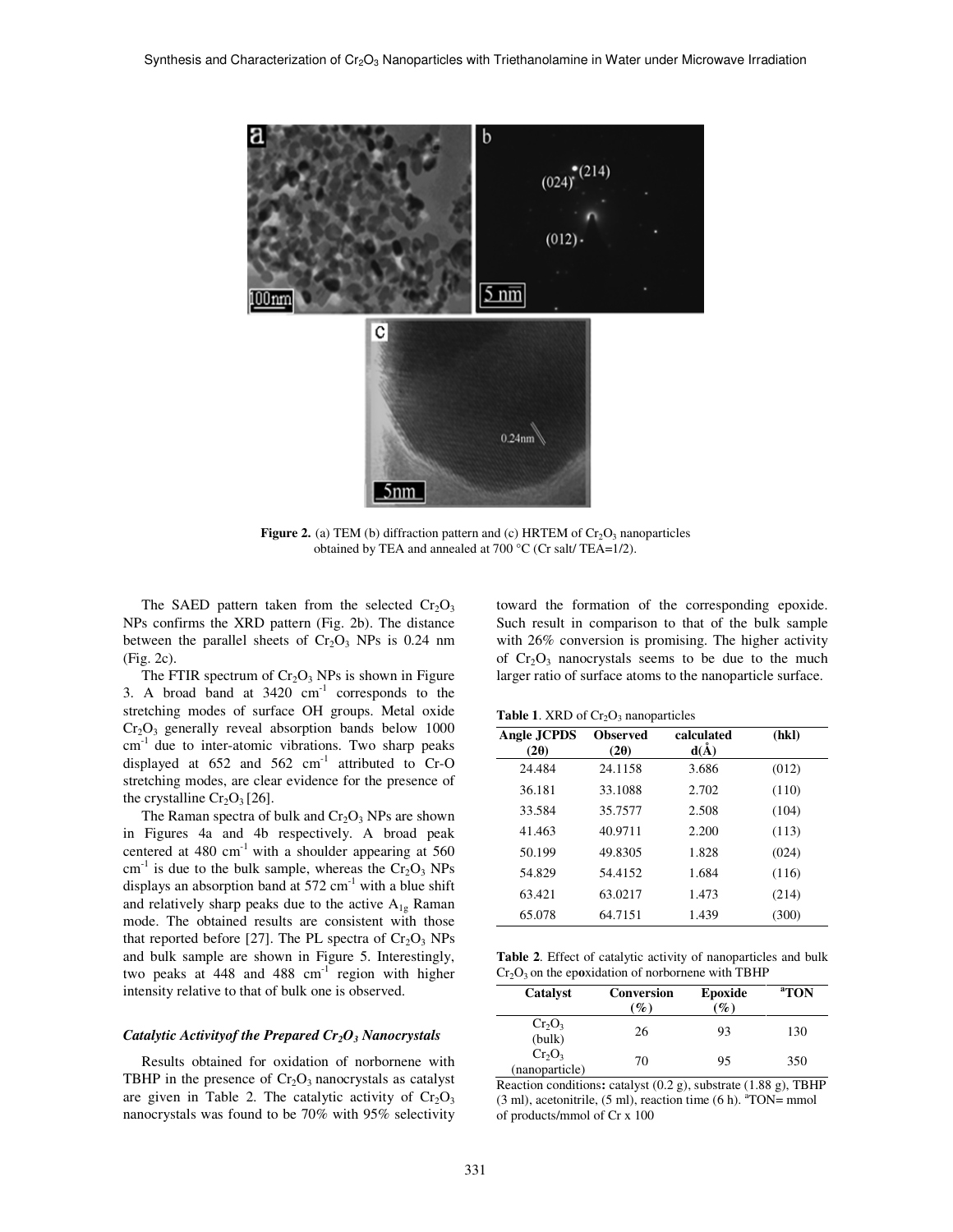

Wavenumber/cm<sup>-1</sup>

**Figure 3.** FTIR spectrum of the nano-sized $Cr_2O_3$  prepared under microwave conditions using TEA with molar ratio of template to metal as 2 to1.



Raman shift (cm<sup>-1</sup>)

**Figure 4.** Raman spectra of (a) bulk  $Cr_2O_3$ (b) nano-size  $Cr_2O_3$ .



**Figure 5.** PL spectra of (a) bulk  $Cr_2O_3$  and (b) nano-size  $Cr_2O_3$ .

In summary, we have described the synthesis of  $Cr<sub>2</sub>O<sub>3</sub>$  NPs under microwave conditions using  $Cr(NO<sub>3</sub>)<sub>3</sub>$ .  $9H<sub>2</sub>O$  as chromium source, water as solvent and triethanol amine as template. The best results were obtained with template to chromium source molar ratio of 2/1. Results obtained in this study clearly indicate the key role of the template on the morphology of  $Cr_2O_3$ , without which no nanopareticles is produced under similar condition. Particularly significant in this research is the enhanced catalytic activity observed for nano-sized  $Cr_2O_3$  in comparison to that of bulk sample in the high selective epoxidation of norbornene with TBHP. Our expedient preparation method proceeding to completion in 5 min, plus the easily controllable conditions with using low cost chromium source is merit to be considered for scaling up by industrial researchers.

## **Acknowledgements**

The financial support from the University of Alzahra is gratefully acknowledged.

## **References**

- 1. Fernández-Garcia, M. Martinez-Arias, A. Hanson, J.C. and Rodriguez, J.A. Nanostructured oxides in chemistry: characterization and properties. Chem. Rev. **104:** 4063- 4104 (2004).
- 2. Tsoncheva, T. Roggenbuck, J. Paneva, D. Dimitrov, M. Mitov, I. and Froba, M. Nanosized Iron and chromium oxides supported on mesoporous  $CeO<sub>2</sub>$  and SBA-15 silica: Physicochemical and catalytic study. Appl. Surf. Sci. **257:** 523-530 (2010).
- 3. Rao, T.V.M. Yang, Y. and Sayari A. Ethane dehydrogenation over pore-expanded mesoporous silica supported chromium oxide: 1.Catalysts preparation and characterization. J. Mol. Catal. A: Chem. **301:** 152–158 (2009).
- 4. Rao, T.V.M., Zahidi, E. and Sayari, A., Ethane dehydrogenation over pore-expanded mesoporous silicasupported chromium oxide: 2.Catalytic properties and nature of active sites. J. Mol. Catal. A: Chem. **301**: 159– 165 (2009).
- 5. Wang, G. Zhang, L. Deng, J. Dai, H. He, H. and Tong, C. Preparation, characterization and catalytic activity of chromia supported on SBA-15 for the oxidative dehydrogenetion of isobutene. Appl. Catal. A **355:** 192- 201(2009).
- 6. Pang, X. Gao, K. Luo, F. Emirov, Y. Levin, A. A. and Volinsky, A.A. Investigation of micro structure and mechanical properties of multi-layer  $Cr/Cr_2O_3$  coatings. Thin Solid Films **517**: 1922–1927(2009).
- 7. Hou, X. and Choy, K.-L. Synthesis of  $Cr_2O_3$ -based nanocomposite coatings within corporation of inorganic fullerene-like nanoparticles. Thin Solid Films **516:** 8620– 8624 (2008).
- 8. Kim, D.-W. Shin, S.-I. Lee,, J.-D. and Oh, S.-G.